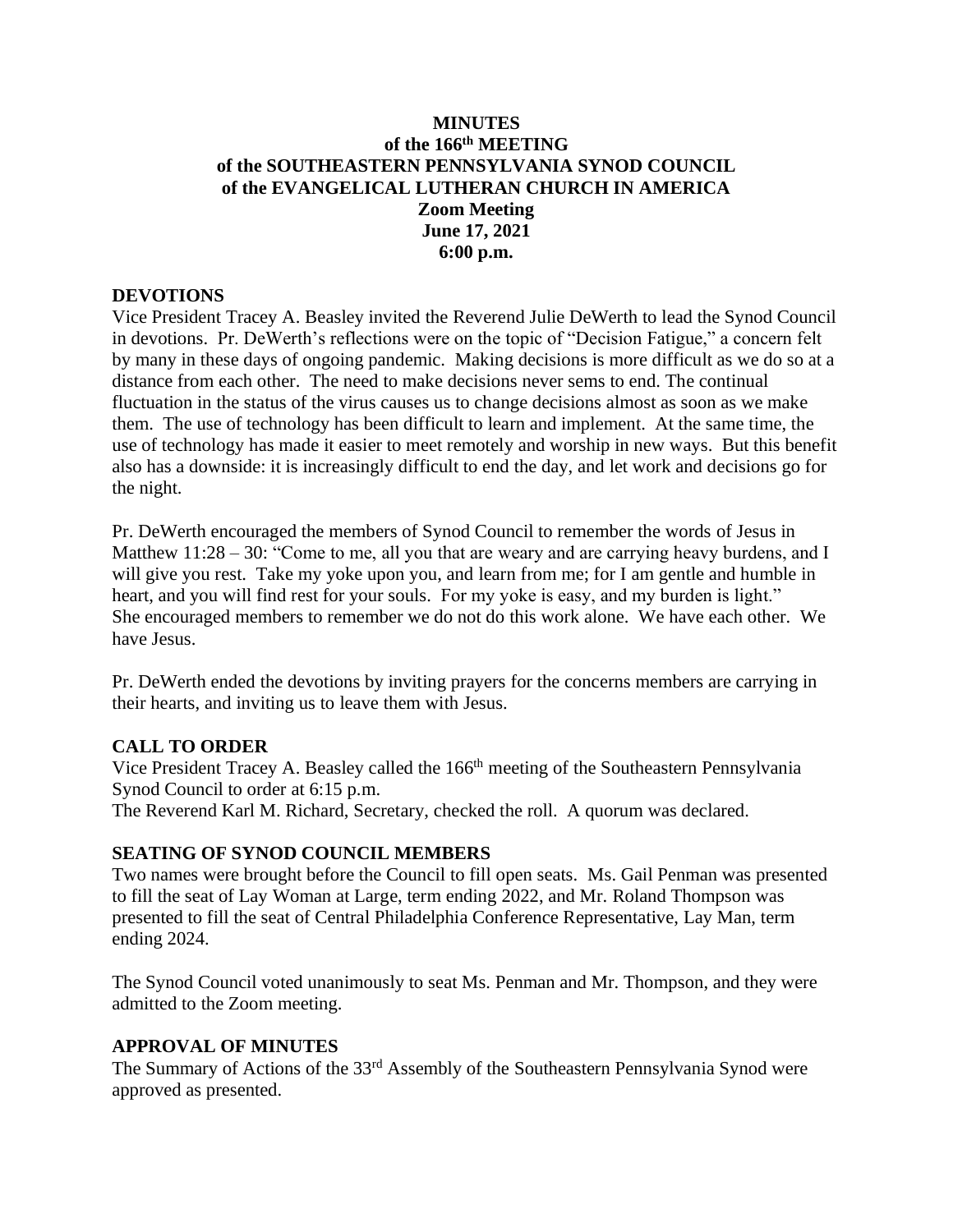The Minutes of the 165<sup>th</sup> Meeting of the Southeastern Pennsylvania Synod Council were presented. The Reverend Gwendolyn King offered the following amendments:

- page  $2$  author of the article is Ted Peters
- page  $7 5$ <sup>th</sup> paragraph, add "We consider this to be sacred work."
- page  $7 4$ <sup>th</sup> bullet point, the ART "reconnected with" Deacon Torres, rather than brought her back
- page  $8 2<sup>nd</sup>$  paragraph,  $2<sup>nd</sup>$  line, add "and a member of ART" after "served in SEPA Synod"
- page 8 paragraph re: George Floyd, add "in congregations and among members" following "interest"
- page  $9 4$ <sup>th</sup> paragraph, add "training/" to "education"

The Synod Council approved the minutes as amended.

# **SETTING THE AGENDA**

Vice President Beasley offered two changes to the agenda that had been distributed: a gifts assessment survey and the confidentiality statement will be added to the Vice President and Executive Committee's Report.

The Synod Council adopted the agenda for the 166<sup>th</sup> meeting as amended.

## **MISSION MOMENT**

Mr. Collin Grooms, Executive Director of Bear Creek Camp, was the guest for the Mission Moment. He stated that he wanted to share an update on the status of the camp program for this summer, and he will also answer whatever questions members of Synod Council may have regarding the proposal to grant a supplemental right of way to Transcontinental Pipe Line.

## **Summer Program**

Mr. Grooms noted that he began his position at Bear Creek Camp in January of 2020, which means at this point he has been here for 18 months and 0 summers! The Camp is planning on opening this summer for its youth programs, but it will limit registration to approximately 50% of its capacity. Bear Creek Camp is struggling with the same issues that the congregations of SEPA Synod are: do we enforce mask wearing or not? in what areas might we insist on masks? should there be singing or not? how dense is too dense for camper's safety? One thing the Camp is blessed to have is a tremendous amount of outdoor space. Still, there are the concerns of sleeping arrangements and eating spaces, and how to keep these areas as safe as possible. Bear Creek has recommitted to its small group focus, and will have 2 leaders for every 10 campers.

The summer staff is composed of 35 of the most outstanding young people. A poll was taken of the Summer Camp leaders as to what is most important for them and the campers. The primary need is building community. Over the past 18 months we have forgotten what it is like to be in a group of more than just a few people. Even a group of 12 to 15 seems huge after such a long time of separation and distancing.

Pastors Erica Wesch and Chris McKinstry came to the Camp to do leadership development with the summer staff. The topic was supposed to be "Lutheran 101," and a chance to go over key parts of the Book of Concord and the Catechism. The actual discussion never formally got there.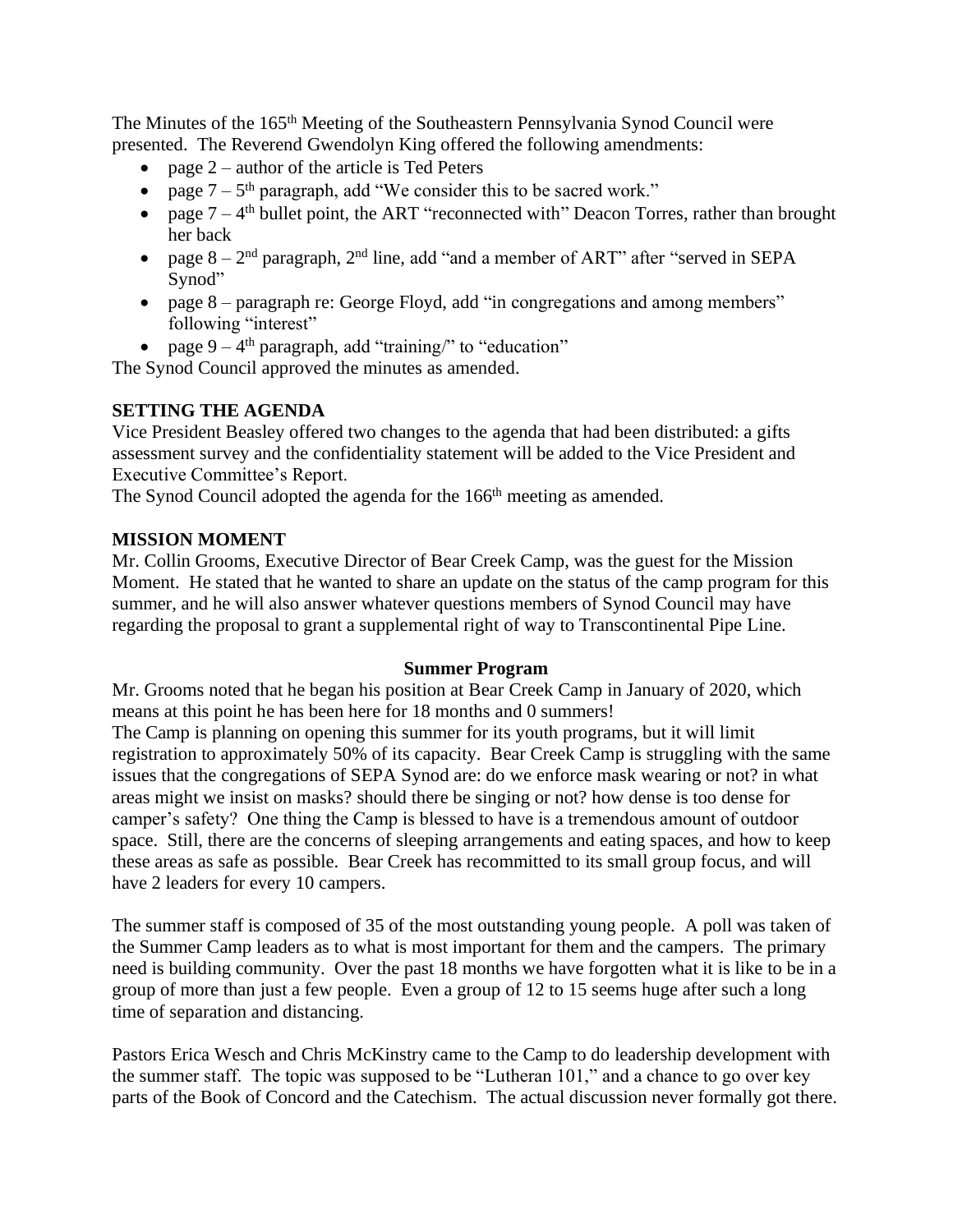The staff was more interested in talking about issues of diversity, and their comfort level with and in the ELCA. The conversation ventured into racial diversity and the diversity and inclusion of LGBTQ persons. It was a great conversation of how to be welcoming of all who might come to the Camp.

Mr. Bert Glenn asked what a 50% limit means for the camp's capacity. Mr. Grooms said that 100% capacity would be 220 campers. The camp is limiting enrollment to about 130.

### **Pipeline**

The Synod Council had been provided paperwork describing the proposal to grant an additional right of way to Transcontinental Gas Pipe Line Company, LLC. While the Camp is jointly owned by Northeastern and Southeastern Pennsylvania Synods, the authorization for this action lies with SEPA Synod, as it holds the deed. The resolution before the Council reads:

**S.C.21.06.01. THEREFORE BE IT RESOLVED THAT the Southeastern Pennsylvania Synod Council approve the proposed Supplemental Right of Way Agreement of 2021 between the Eastern Pennsylvania Lutheran Camp Corporation (the Southeastern Pennsylvania Synod of the Evangelical Lutheran Church in America f/k/a Eastern Pennsylvania Synod of the Lutheran Church in America) and the Transcontinental Gas Pipe Line Company, LLC, and authorizes the following corporate officers to execute the said agreement on behalf of the Synod, as title holder of the land leased to the Camp Corporation, with proceeds to be utilized for the purposes of the Camp Corporation: the Rev. Patricia A. Davenport, Bishop, and the Rev. Karl M. Richard, Secretary, of the Southeastern Pennsylvania Synod.**

Mr. Collins noted that the Camp has approximately 3,000 acres. The easement is located on the northern portion of the property. We will be giving rights to approximately another 25 feet along an existing pipeline easement.

Mr. Glenn said that it is difficult to tell from the map where the pipeline is relative to where the activities of the Camp occur. Could we get some clarification on this?

Mr. Grooms shared that very little activity happens where the pipeline is. Because a pipeline already exists, and this will be a 25 foot extension of this space, there will be no practical impact on the programming of the Camp.

Mr. Glenn: Is the pipeline above ground or buried?

Mr. Grooms: It is buried. We will not notice it. The companies monitor the pipelines from the air. They are responsible for clean-up if there is a leak.

Mr. Glenn: Is there any concern or opposition from the community?

Mr. Grooms: The community is aware that this is happening, has accepted this. Part of our reality is that if we do not take this opportunity to sell the right of way, the Pipeline company will take it by the power of eminent domain. Because this is going along the path where there is already a line, we are receiving less complaints than we may have if it was a new pathway.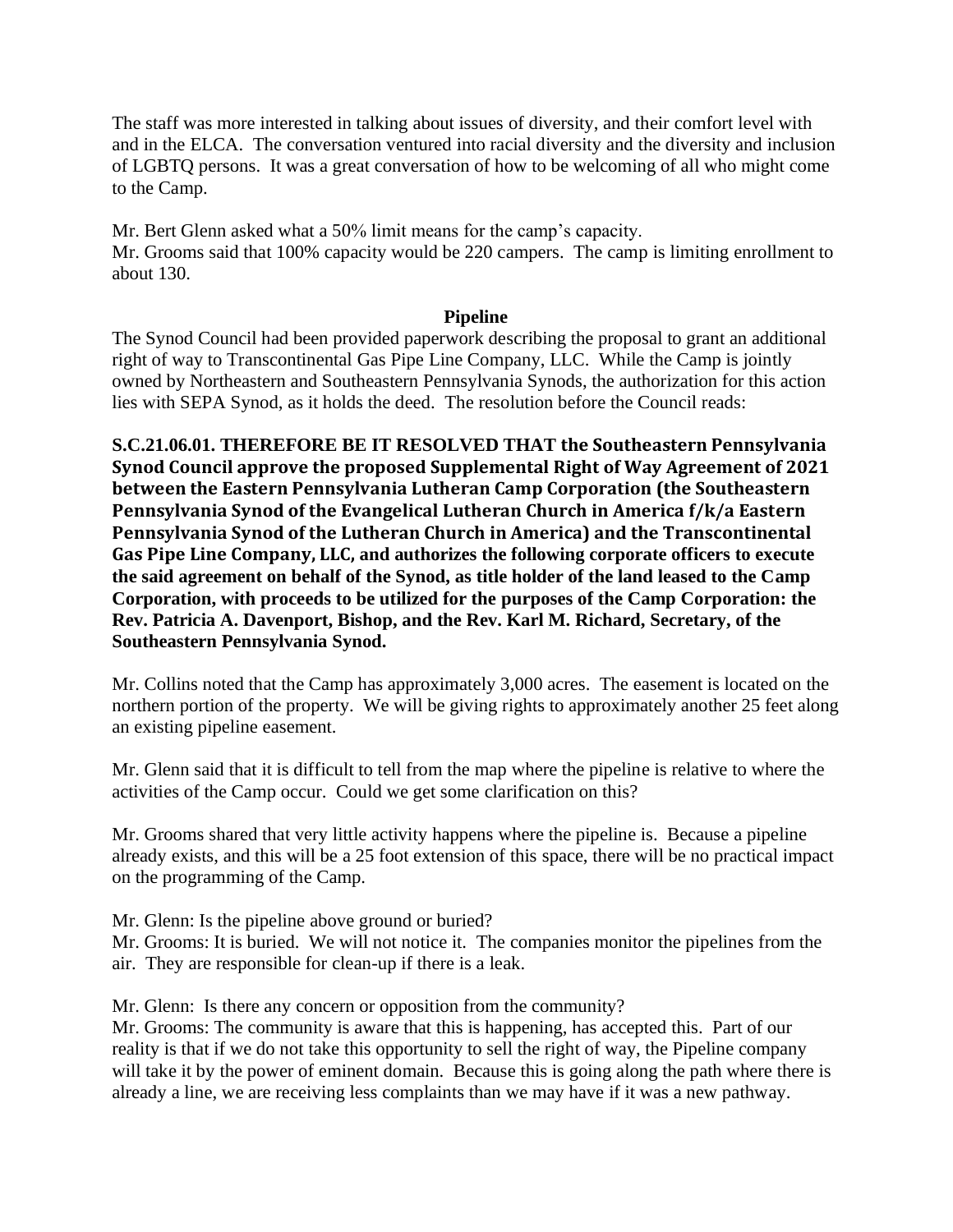The Reverend John Heidgerd asked what happens if we say "no?"

Mr. Grooms replied that, according to Mr. Blake Marles, attorney for the Camp, we would be pushed to yield the land through eminent domain and would not get nearly as much, if anything, in exchange for the easement.

Mr. Adam Clark asked if there is a written disaster evacuation plan. What if there is a disaster? Mr. Grooms said we have not received a written plan from the company, but Mr. Marles has said that this is covered as part of the arrangement.

Mr. Clark: with all the hacking that has occurred, what is the worst-case scenario if such an event were to happen?

Mr. Grooms: I do not have an answer to that question. This pipeline is not part of the critical gasoline distribution infrastructure that impacted the Southeast portion of the United States.

The Reverend Serena Sellers: Is there is an existing evacuation plan for fire or other emergencies at the Camp?

Mr. Grooms: There is, and it has been coordinated with the first responders in the area.

Mr. Grooms brought his comments to a close by saying he believes we have negotiated the strongest agreement we can. He added that this easement will not impact the Camp in any appreciable way. Even construction should not be an issue. The construction has not yet begun on the last easement granted, and there is no certainty when construction will begin on this easement. The company is procuring the land for future expansion.

Mr. Richard Daniels asked if the Camp would receive the money now, or only when construction starts.

Mr. Grooms: We will receive the money when we enter the agreement. The Board of Bear Creek Camp is determining how it will be invested.

Mr. Glenn: If they choose not to build, do we need to return the money? Mr. Grooms: No, the money will be the Camp's regardless of the pipeline's construction.

Vice President Beasley thanked Mr. Grooms for his presentation and asked him to remain in the Zoom waiting room while the Synod Council deliberated and voted on the proposal.

Vice President Beasley then asked if there were any further questions from the Council on what had been presented.

Pr. King asked if Bishop Davenport and Secretary Richard had any further comment, as they are in the resolution as signers on this agreement.

Bishop Davenport: You all have asked wonderful questions. Mr. John Gordon, Southeastern Pennsylvania Synod's attorney, and the lawyers for Northeastern Pennsylvania Synod and the Camp who have been involved in this process have done their due diligence. They feel it is fine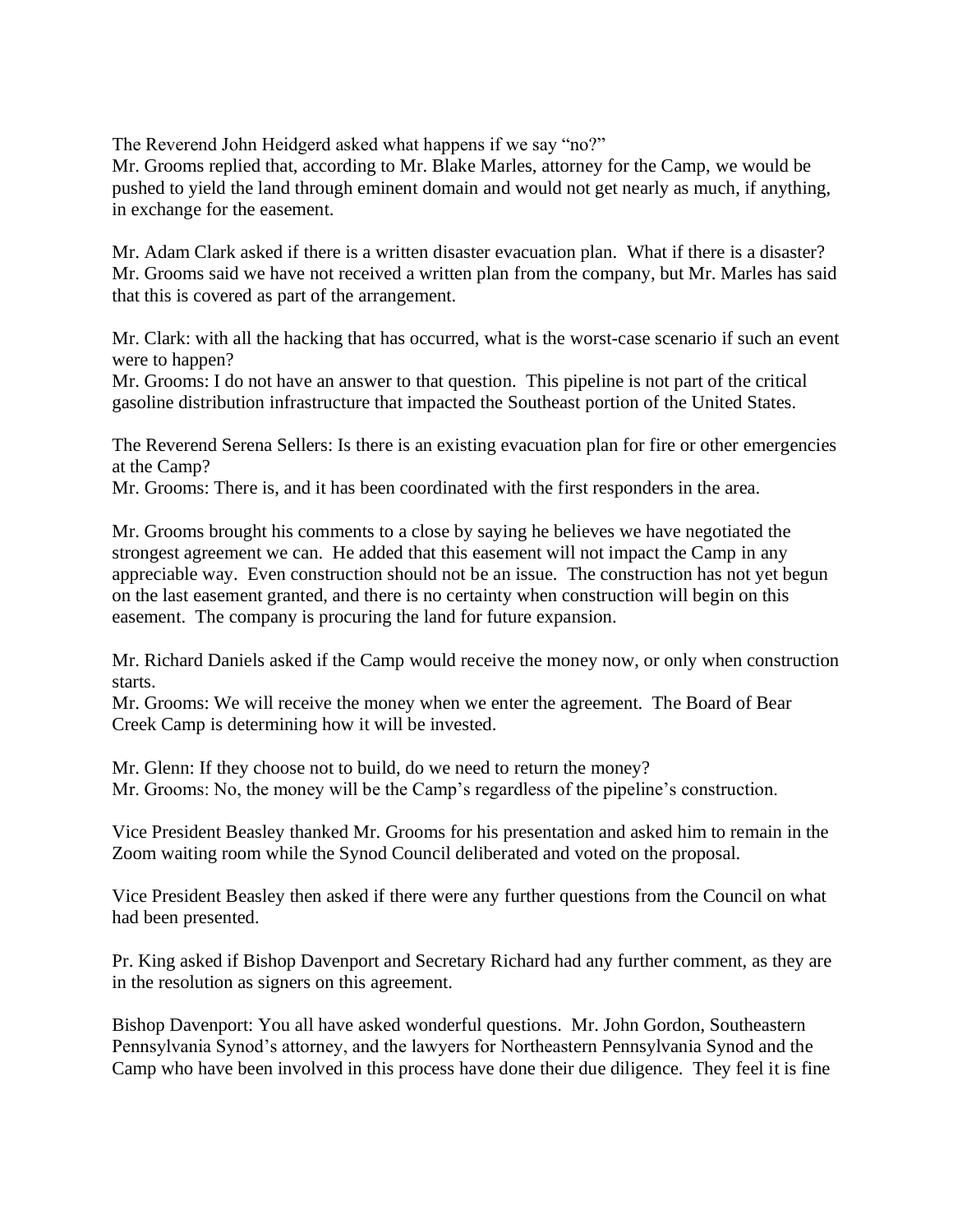to go forward with this arrangement, and that we are covered from exposure. I am comfortable because they are comfortable.

Secretary Richard expressed comfort with the agreement also. This easement will not interfere with the functioning of the Camp. If we do not enter the agreement, we are likely to lose the land through eminent domain. If the easement is granted through eminent domain, we will not get the resources for the Camp. I would prefer to receive the cash for the ministries in exchange for land we will need to yield anyway, rather than not receive the resources for the ministry.

Mr. Everett Wick shared two points. One, there are miles of pipeline across the nation, and the ruptures are few. There is more damage to our environment by burning the gas than there is from problems with the pipelines themselves. Two, when it comes to the benefits of the money received, "a bird in the hand is worth two in the bush."

Mr. Clark: I am in favor of the agreement, but I do believe we need an emergency plan if there is anything that goes wrong with the pipeline. With the recent infrastructure hacks, I worry for the kids. I would like an emergency plan for the safety of the children.

Pr. Sellers: I wrestle with the ethical issues regarding using fossil fuels at all. I hope we are moving away from fossil fuels to renewables. If you build a pipeline, you make further capacity for fossil fuels. But since this transition is not going to happen quickly, and we are going to need fossil fuels for now, then it makes sense to build where pipelines already exist rather than cut new lines across undisturbed land. Cutting across fresh geography may also impact our neighbors through eminent domain even more dramatically than this agreement will.

Pr. Heidgerd asked the Secretary, "Do we have any role or responsibility to dictate emergency plans to Bear Creek Camp?"

Secretary Richard: We do not. The only issue before us today is the resolution regarding the right of way.

With no further questions, Vice President Beasley called for the vote.

### **The Synod Council adopted the resolution.**

Mr. Grooms was let back into the meeting and was told the resolution had passed. Mr. Grooms expressed his gratitude to the Synod Council. Vice President Beasley thanked Mr. Grooms for his presence at the meeting and wished him well with the upcoming summer camp season.

### **REPORT OF THE BISHOP**

Bishop Davenport commented that she has been reviewing the biographies of the people serving on this council. She continues to be impressed by the skills and talents represented in this body. The questions asked in the previous conversation show just how good this team is, and she is grateful to all who serve on the Synod Council. She then highlighted some pieces from her written report, including the following: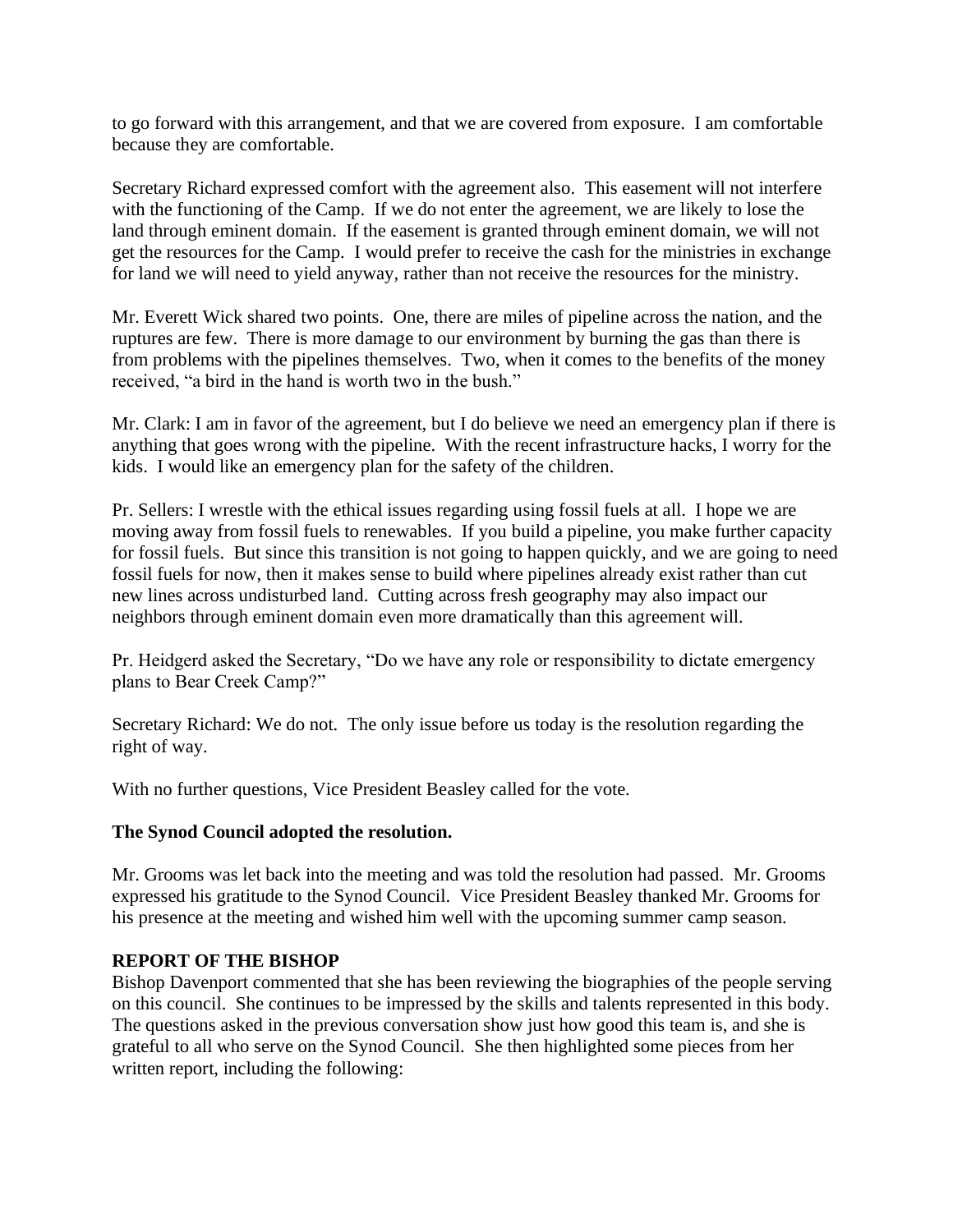#### **Synod Assembly**

The Synod Assembly went well. This event took a tremendous amount of coordination and investment of time and of resources. Thank you to all who made that happen so well, including staff, Synod Council, and ALL the teams that took a role in particular aspects of this event. Particular thanks are given to Ms. Carrie Schwab, our Assembly Coordinator, who worked to keep all the people and parts connected so well.

### **Care for Rostered Ministers and Lay Leaders**

Please continue to keep our rostered ministers and lay leaders in prayer as we continue through this pandemic. We are not on the other side yet, and the stress on our leaders only continues to grow, even as the pressures and expectations change. We have offered, and Synod Staff have hosted, various opportunities to deal with the stressors of these days. We hosted:

- a meeting with Dr. Tim Babinchak, retired chief of infectious diseases at Thomas Jefferson University, who shared pertinent information in lay terms for how we can move to in-person worship
- a three-part workshop for Rostered Ministers on leading through trauma with "LeaderWise," and
- a three-session program, "Journey through Grief," with Ms. Sylvia Havlish of Lutheran Congregational Services, for lay leaders and rostered ministers.

We are looking to host and upcoming program on suicide, which will be available for lay and rostered persons.

This continues to be hard. Be kind to your rostered ministers. Give them time off: an extra day, an extra week. We need to be mindful of all the trauma and all the struggles they are dealing with.

### **Committee of Deans**

The Committee of Deans, the interim pastors, and stated supply preachers of our Synod have been working to keep our congregations covered, engaged, and moving forward in this time of ongoing pandemic.

### **ADLA**

The African Descent Lutheran Association (ADLA) has taken up the task of reviewing the Authentic Diversity Strategy of the ELCA to determine how we might live into this strategy. Included in the conversation is the question of reparations.

#### **Conference of Bishops**

Nothing has slowed for the Conference of Bishops or Presiding Bishop Eaton during the pandemic. Topics both ecclesial and political occupy the work of the Conference, as the Church strives to speak a word to the society on issues of climate change, immigration, racism, and economic justice. Within the Church we deal with these issues plus issues of ministry, including how these issues impact our congregations and synods, and how to provide leadership to congregations, including discussion of Synodically Authorized Ministers.

At the most recent meeting of the Conference of Bishops, the Conference zoomed with Bishop Azzar of the Holy Lands to hear what is happening with Israeli-Palestinian tensions, and to offer prayer support during the ongoing upheaval between Israelis and Palestinians. Bishop noted that our Social Statements are good, but we need also to act.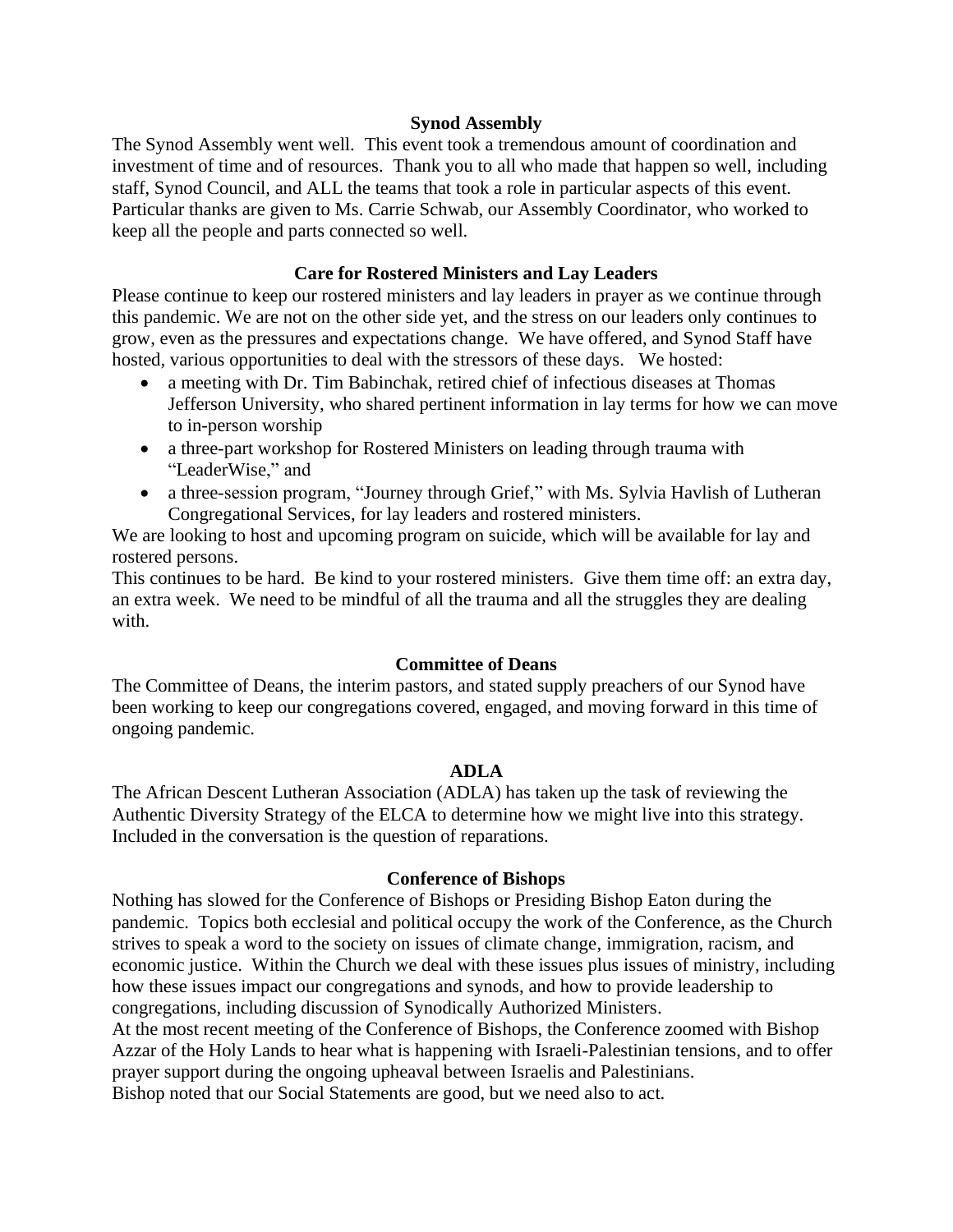### **Region 7**

Bishop Davenport said the Region 7 bishops are a good support group for her. She was blessed to be able to attend the installation of Bishop Christopher deForest of the Northeastern Pennsylvania Synod. Bishop was also a speaker/preacher via video at the New England and Upstate New York Synod Assemblies.

### **Strategy Towards Authentic Diversity Advisory Team**

This team continues to work diligently to move forward in issues of diversity and inclusion in the ELCA. In the midst of this work there continue to be signs of the difficulties facing Black and brown persons in this Church. As an example, the Reverend David Maddox was removed from the Roster of Ministers of the ELCA, as he did not receive a call after 3 years. It is painful that this would happen, that as we say we want to be younger and more diverse, we have a young Black man fall from the roll due to lack of call.

We celebrate that Juneteenth has become a federal holiday, but now let us do the work of Micah 6 – to love mercy, act justly, and walk humbly with God.

Bishop Davenport then opened the floor for comments or questions.

Mr. Everett Wick: Our bishop is a very busy lady, and we should do all we can to support her and be kind to her as well.

Ms. Emily Fowler: Bishop, your motto has been "I show up." I just want to affirm that you do. You show up. Thank you.

VP Beasley: when did this information on Pr. Maddox get voted on? Bishop Davenport: It was not. It is ELCA policy that if you do not get a call within 3 years, you fall off the roster unless there is an appeal for an extension.

## **REPORT OF THE VICE PRESIDENT AND THE EXECUTIVE COMMITTEE**

Vice President Beasley noted that the Council has the report. She asked if there are any questions. As there were none, she moved on to the Confidentiality agreement. It is the expectation that each member of the Council will fill this out and return it to the Synod's Director of Operations, Ms. Yvonne Curtis, by the next day.

Also included in the packet of information was a gifts assessment sheet. It is requested that each Council member pick their three preferred committees on which to serve and rank them in order of preference. It is asked that this document be returned to Vice President Beasley via email within the week. These will be used in the assignment process for Synod Council Committees.

### **Executive Committee**

The Vice President then moved to the election of members of the Executive Committee. The Executive Committee is comprised of the Bishop, Vice President, Secretary and Treasurer, and 3 members of the Synod Council: on lay man, one lay woman, and one clergyperson. The Executive Committee generally meets at noon on a Thursday, and has been meeting by Zoom. She began with the position of lay man and asked for nominations.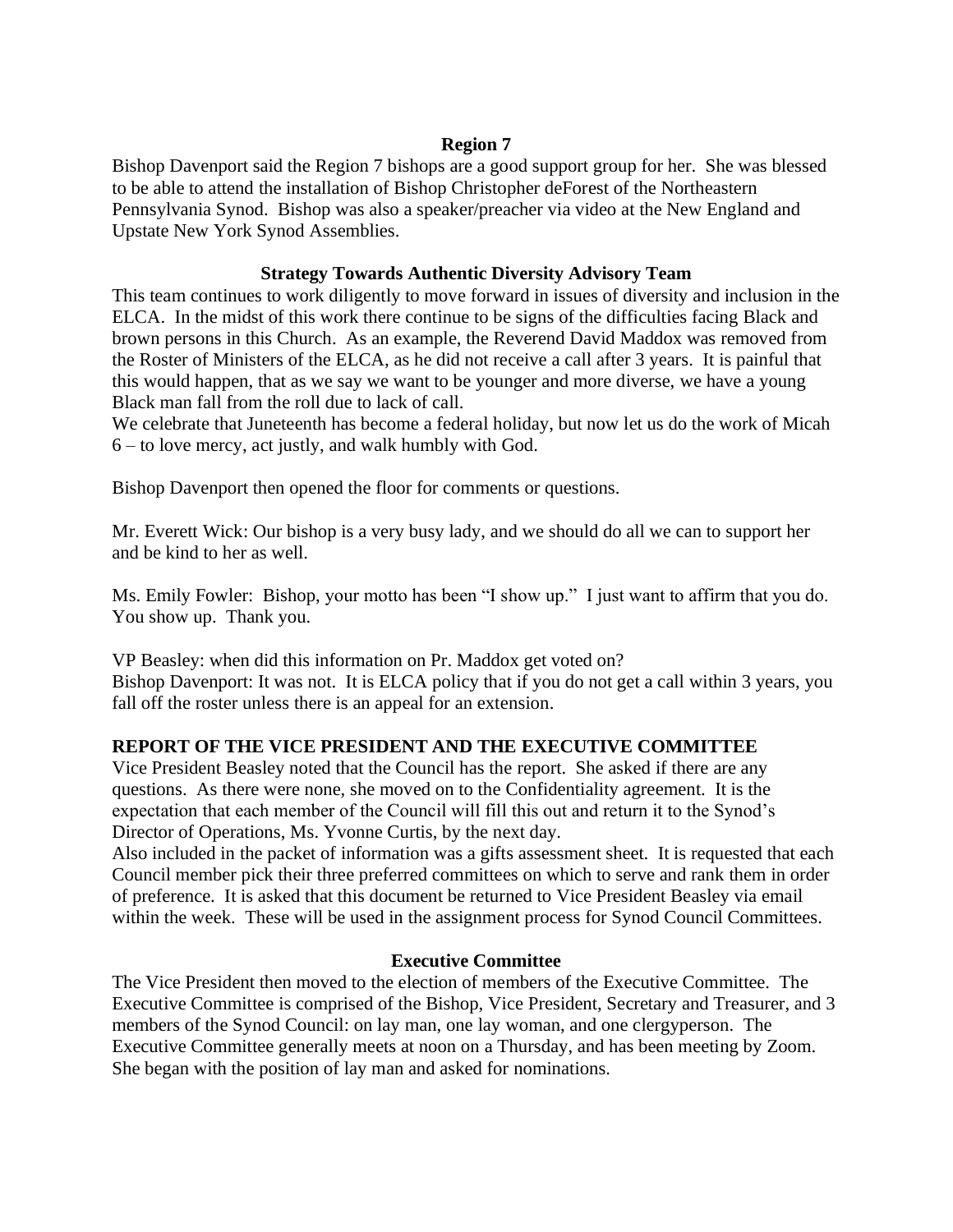Ms. Emily Fowler nominated Mr. Everett Wick. Mr. Wick was asked if he would be willing to serve if elected. Mr. Wick replied in the affirmative. Ms. Doreen Kinzler nominated Mr. Bert Glenn. Mr. Glenn declined the nomination.

With no other nominees, nominations were closed, and Vice President Beasley declared **Mr. Wick elected.**

Vice President Beasley then asked for nominations for the lay woman position. Mr. Glenn nominated Ms. Cheryl Detweiler. Ms. Detweiler accepted the nomination. Pr. Sellers nominated Ms. Cynthia Moultrie, who declined the nomination.

With no other nominees, nominations were closed, and Vice President Beasley declared **Ms. Detweiler elected.**

Nominations were then opened for the clergy position. Ms. Fowler nominated Pr. King. Pr. King accepted the nomination. Pr. Heidgerd nominated Pr. Joey Klinger. Pr. Klinger accepted the nomination. Ms. Sandra Zimmerman nominated Pr. Dwight mason, who declined the nomination.

Nominations were then closed. A vote was taken vis Zoom poll, and **Pr. Gwendolyn King was elected.**

Vice President Beasley expressed her gratitude for being re-elected as Synod Vice President. She noted that this is her final term, as the constitution limits the Vice President to 3 consecutive terms. We will need to work to raise up a new person to be the Vice President.

## **REPORT OF THE SECRETARY**

### **Actions on the Roster**

Secretary Richard brought forward the following actions on the Roster.

## *On Leave from Call Request*

**S.C.21.06.02. THEREFORE, BE IT RESOLVED THAT** the Southeastern Pennsylvania Synod Council extend on leave from call status to the Rev. Janet Peterman, first year, effective June 19, 2021.

**The Synod Council unanimously adopted the resolution.**

From his written report, Secretary Richard noted that an electronic vote of the Southeastern Pennsylvania Synod Council was held to convey **an Invitation to Extended Service to the Rev. Brendan Galvin to serve at St. Paul's Lutheran Church in Doylestown, PA beginning July 1, 2021 to June 30, 2022. This invitation is renewable annually by Synod Council.**

**The Synod Council voted with 23 yes, 0 no votes, to extend this invitation.** The resolution was conveyed to Bishop John Scholl of the United Methodist Church for action at their Annual Conference.

## **Information not requiring action**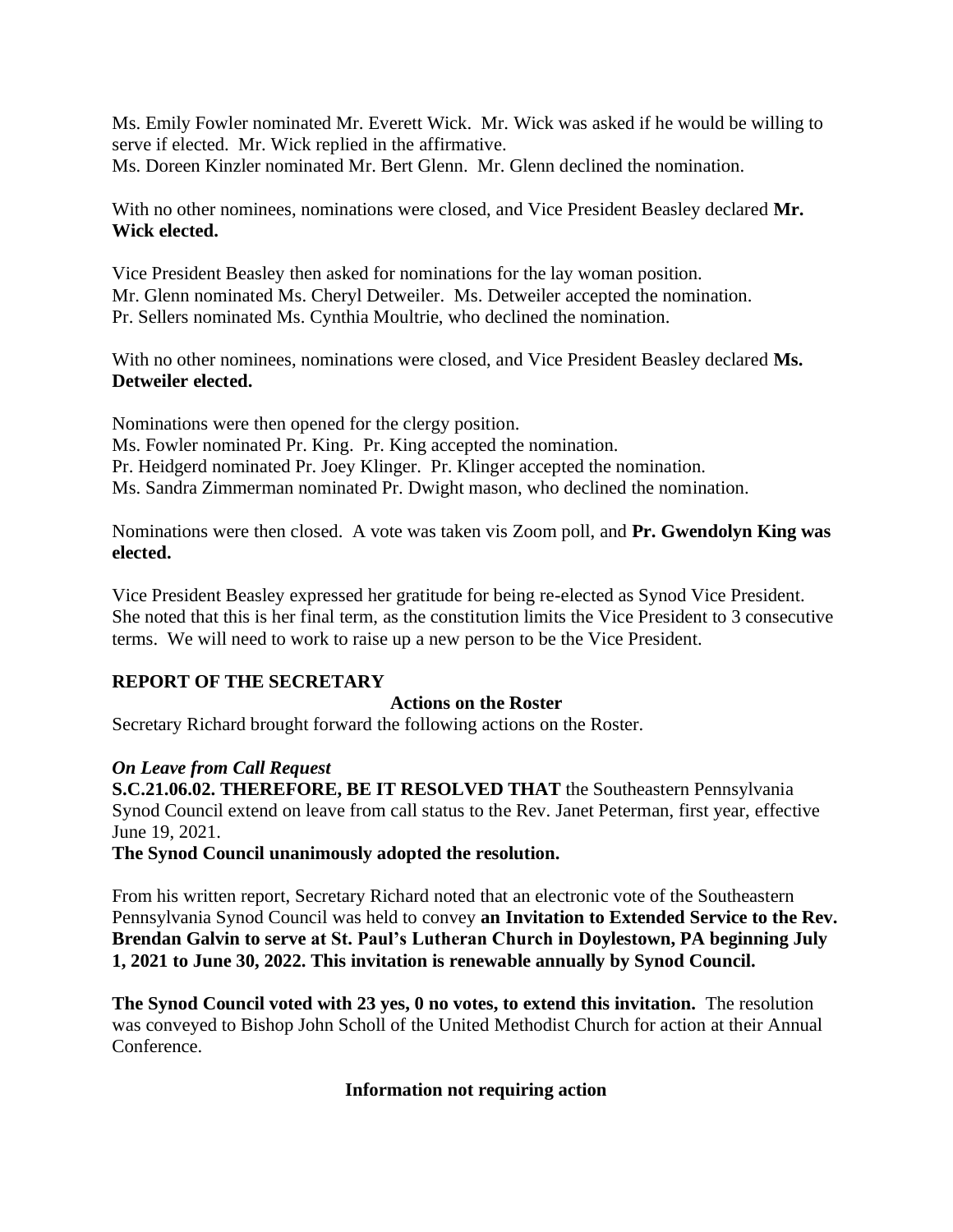### *Death:* The Reverend Luther M. Johnson, June 7, 2021 *Removal from the Roster:* The Reverend David Maddox, effective December 31, 2020

**Items from Reference and Counsel not brought before the Synod Assembly** Secretary Richard relayed updated information on two items brought to the Committee on Reference and Counsel, but which were not deemed in order to bring before the Synod Assembly.

One was a proposal to speak out against violence and hatred directed toward Asian Americans and Pacific Islanders, which has been growing since the pandemic. The action taken was to refer this to the Anti-Racism Team, and the Team was invited to read statement to the Assembly affirming our standing against such acts of hatred and violence.

The second was a proposal about gun violence, particularly in the City of Philadelphia. The Committee on Reference and Counsel sent the resolution to Synod Council for action. Bishop Davenport, Vice President Beasley, and the Executive Committee have referred the concern to Dr. William Flippin, who has been working on behalf of the Synod on the concerns noted in the proposal through the "Heeding God's Call" initiative. We have also invited Mr. Thomas Salber, the author of the proposal, to join in the work of Heeding God's Call.

Pr. King asked if the statement from the Anti-Racism Team, or a summary thereof, would be included in the minutes of the Synod Assembly. Secretary Richard stated that it would be.

## **REPORT OF THE TREASURER AND FINANCE COMMITTEE**

Mr. Glenn, chair of the Finance Committee, presented the report. Mission support from congregations is down by about \$10,000, but this is not a huge percentage of our budgeted number. The shortfall is not surprising with the ongoing pandemic, and it may rebound over the remainder of the fiscal year.

We have had good performance in our investments and we have had fewer expenses than we budgeted, and so our current ratios of income and expenses are good.

We have a new permanently restricted fund, which was received from Grace, Norristown as it ended its ministry. The fund was a trust Grace had, which already had a set of restrictions. We receive it with those provisions as a permanently restricted fund. The purpose of the Fund is to aid ministry in Montgomery County.

Vice President Beasley asked if there was a difference in why we are keeping this as a separate fund, rather than placing it in the Fund for Mission.

Mr. Glenn stated that when we receive cash, it is unrestricted and can be used as we choose. Since this was received as a restricted fund, we are obligated to keep it as such, following as best we can the dictates for which it was established.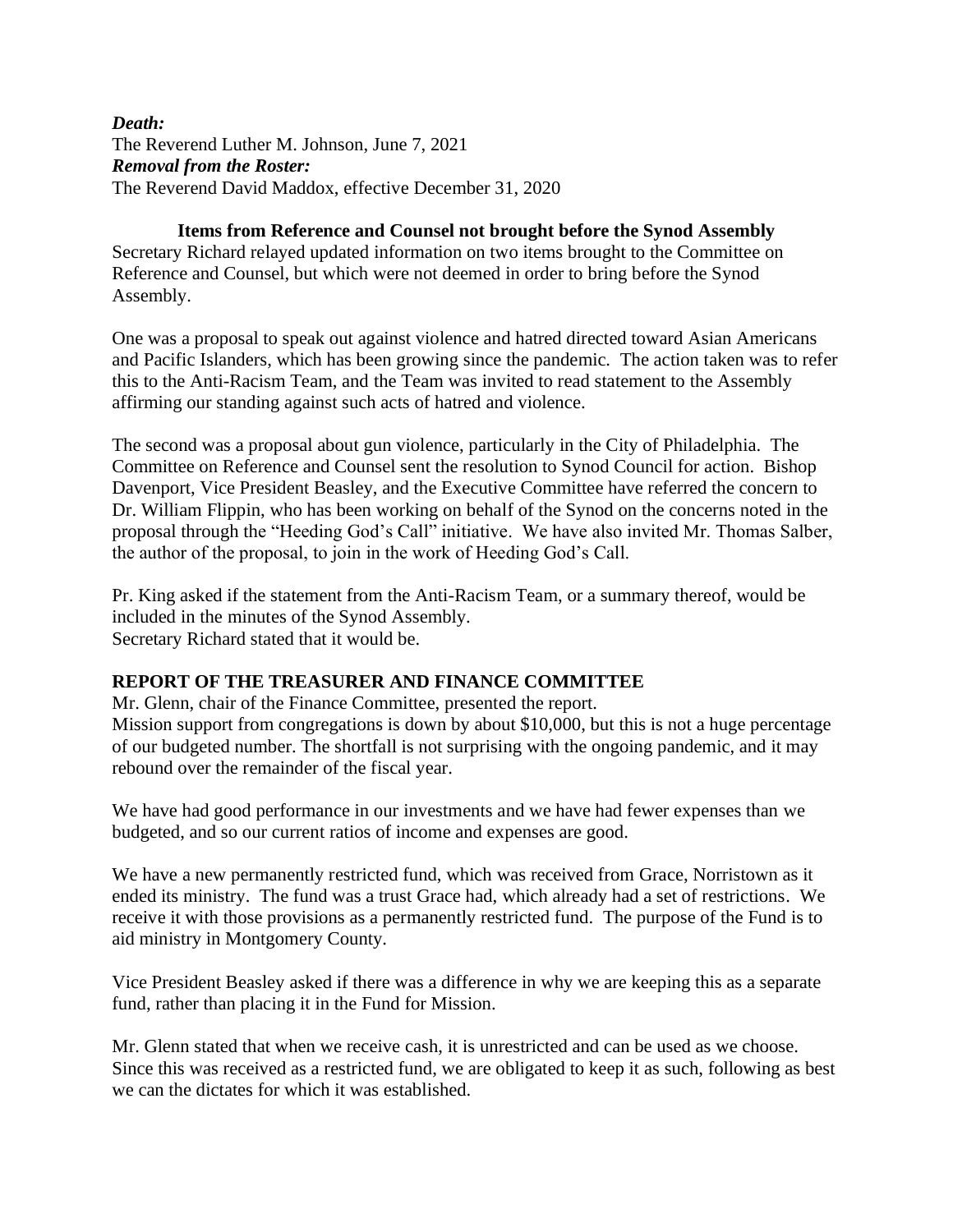Mr. Glenn stated that the Finance Committee had met and reviewed the financial statements, and found them to be in good order.

Seminary debt relief was extended to 18 clergy, with the money being sent directly to the lender each person owed.

Mr. Glenn pointed out that the guidelines for the Fund for Mission were enclosed with his report. There has been a thought that the Fund might be used as an endowment, with a limit of 5% of the value of the Fund being set for use. This percentage is already in the documents, and so we do not need to make this change at this time. The Finance Committee will continue to consider if there are any changes that might be good to recommend in the use of these monies, but for now the Finance Committee wants to wait and see how this plays, as the Trustees of the Fund for Mission have recently resumed meetings.

The Trustees did meet recently, for the first time in quite a while. There is approximately \$100,000 available at this time. Dr. Flippin has suggested that some of this money might be used for our African Descent congregations. Pr. Penman, Chair of the Vitality Team, may have ideas for its use in the work of the Vitality Team.

The Synod has been working to renegotiate the rental agreement with the Seminary. In a meeting between Bishop Davenport, President Erwin, and other representatives of the Synod and the school, there has been an agreement to reduce the rent from \$80,000 to \$40,000 per year. Bishop has suggested that we may wish to increase our annual donation to the Seminary in the next fiscal year.

Pr. Heidgerd asked a question about the Fund for Mission. To clarify, it is not an endowment, but it is capped at 5% of the value, unless there is a need?

Mr. Glenn: Yes. We can access more than 5%, but if we choose to do so, Synod Council needs to approve it.

## **COMMITTEE REPORTS**

### **Investment Committee**

Mr. Dave Ehret reported on the Investment Committee. The investments are up by approximately 9%. Our total portfolio is just under \$10 million.

The \$161,000 received in trust from the former Grace, Norristown, has been placed in the T. Rowe Price Science and Technology Fund, where we have been getting a good return on investment.

Regarding the use of this restricted trust, the following conversation ensued. Pr. Sellers: Is there any mechanism by which these trust funds for Montgomery County are released?

Mr. Ehret: Not to my knowledge.

Pr. Sellers: Should this be referred to the Finance Committee to propose parameters?

Mr. Glenn: Pr. Penman of the Vitality Team may be helpful in this regard.